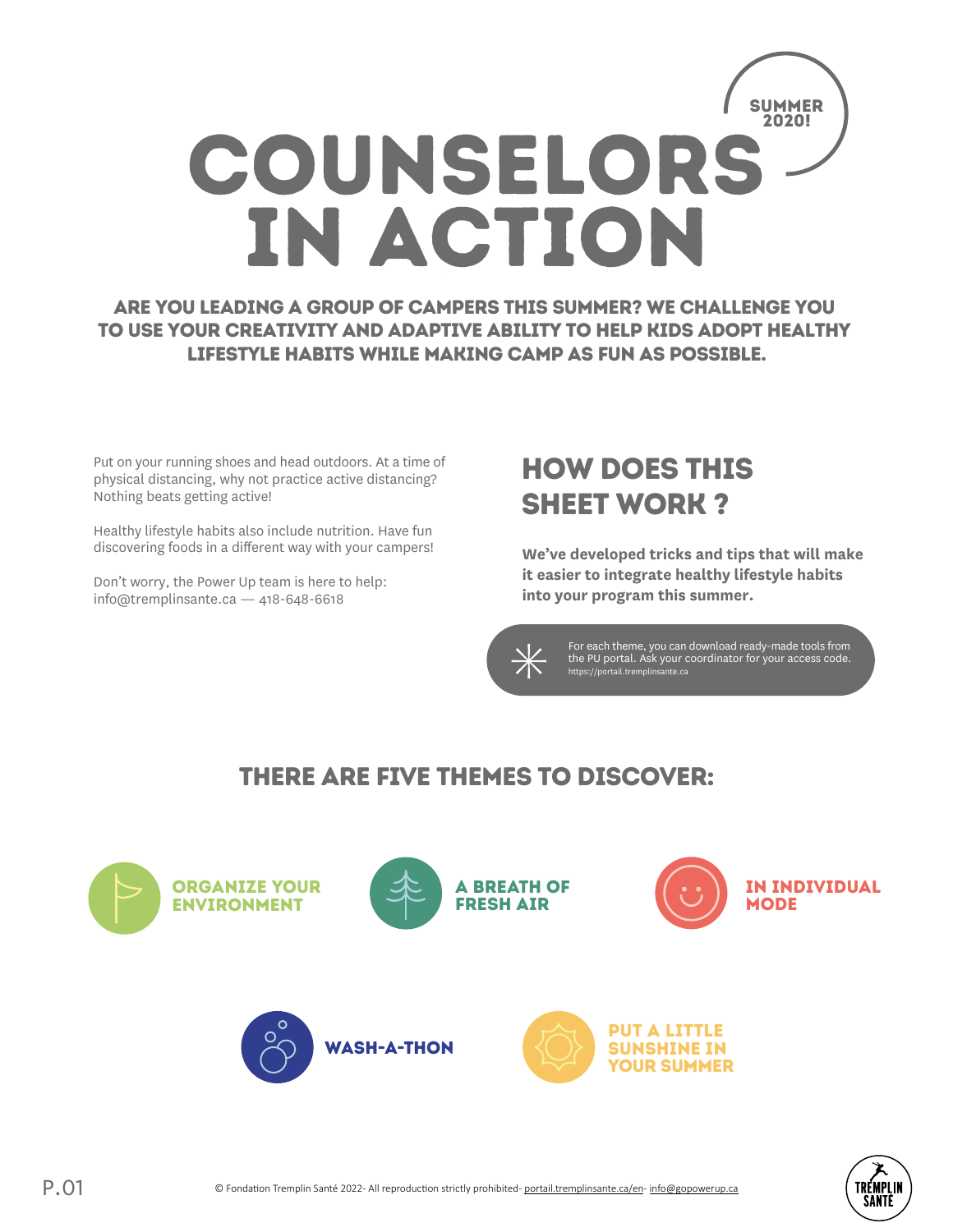ORGANIZE YOUR ENVIRONMENT

#### The more visual markers there are at camp, The more your campers will know where to position themselves.

1 **Place the markers on the ground and use arrows to identify the direction to follow.** 

2 **Use cones to mark off the different activity spaces.** 

3 **Use the material at your disposal to position the campers during activities.** 

ex. Position hoops two metres apart and ask each camper to stand inside a hoop.

**Ask your campers to craft a character at the end of a hockey stick and have the character experience adventures, such as races and get-togethers with friends.** 

In order to observe physical distancing guidelines, only the characters should meet, and never the campers!

5 **Use chalk to mark off paths on the asphalt surface.**

#### **Lend dynamism to waiting times.**

For example, install movement posters two metres apart to make lineups at washrooms and hand-washing stations more dynamic.



6

Please refer to the **Get active in camps activity**

#### 7 **Decorate your space with help from your group.**

Since it will remain the same all summer, this is a good opportunity to appropriate the space and make it more welcoming.



**THANK YOU FOR FULFILLING YOUR MISSION TO PRESENT OUTDOOR ACTIVITIES THIS SUMMER!**

4

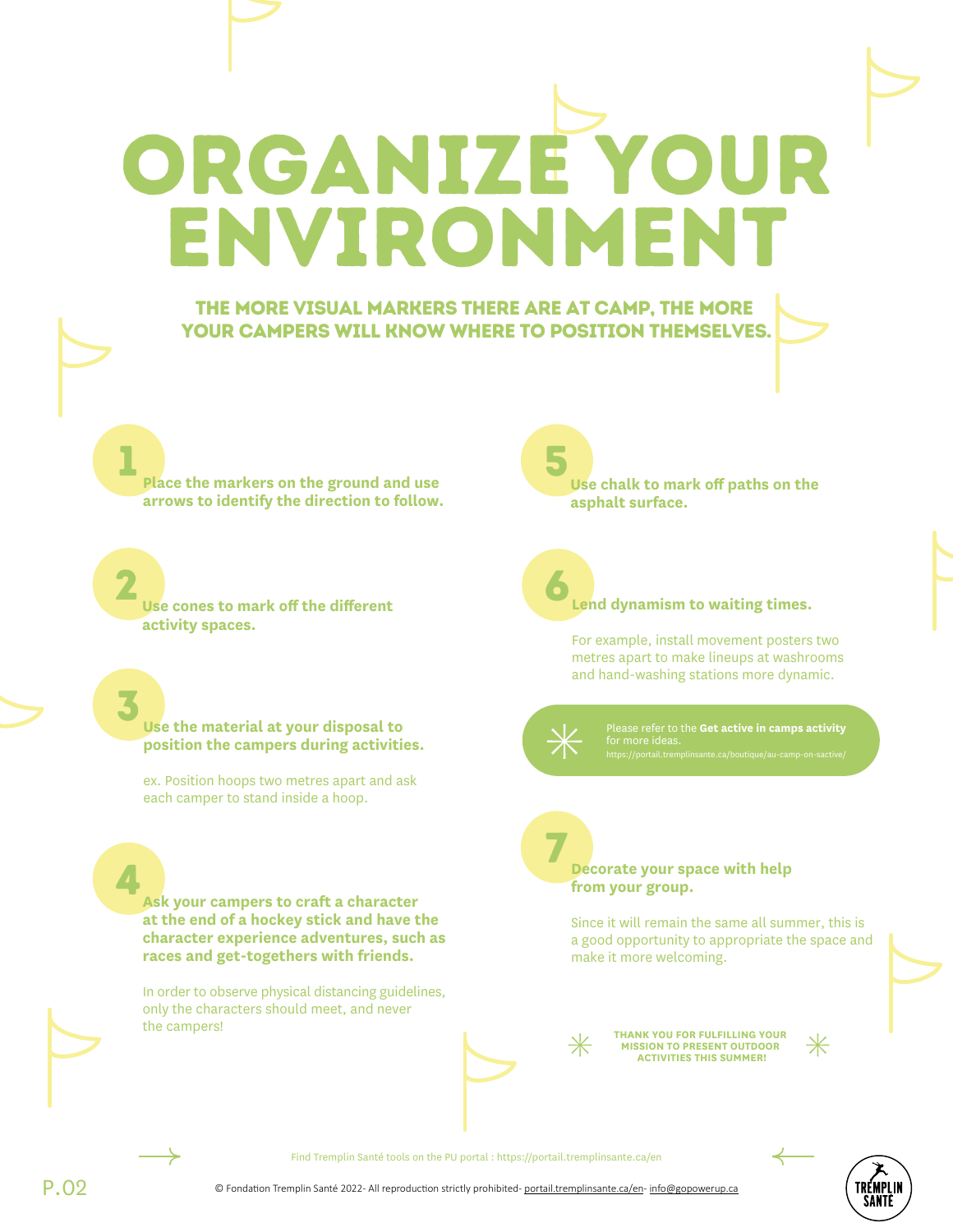Present your activities outdoors. This is a time to explore your environment and tap into the potential of everything around you.

OF FRESH AI

A breath



1

**Challenge yourself to find unexplored spaces and use them in your activities, making them the focal point for you and your group this summer.**



**Use your imagination to take your indoor activities outdoors. Open-air cooking workshops are totally possible!**





#### **Optimize the potential of the space around you. Have you carefully observed your environment?**

o Walls become allies in creating teammates. Use them to play ball games.

O Rethink asphalt surfaces. Emphasis on wheels: Give campers a place to skateboard or practice inline skating, or ride a scooter. Make sure these activities are permitted at your camp beforehand.









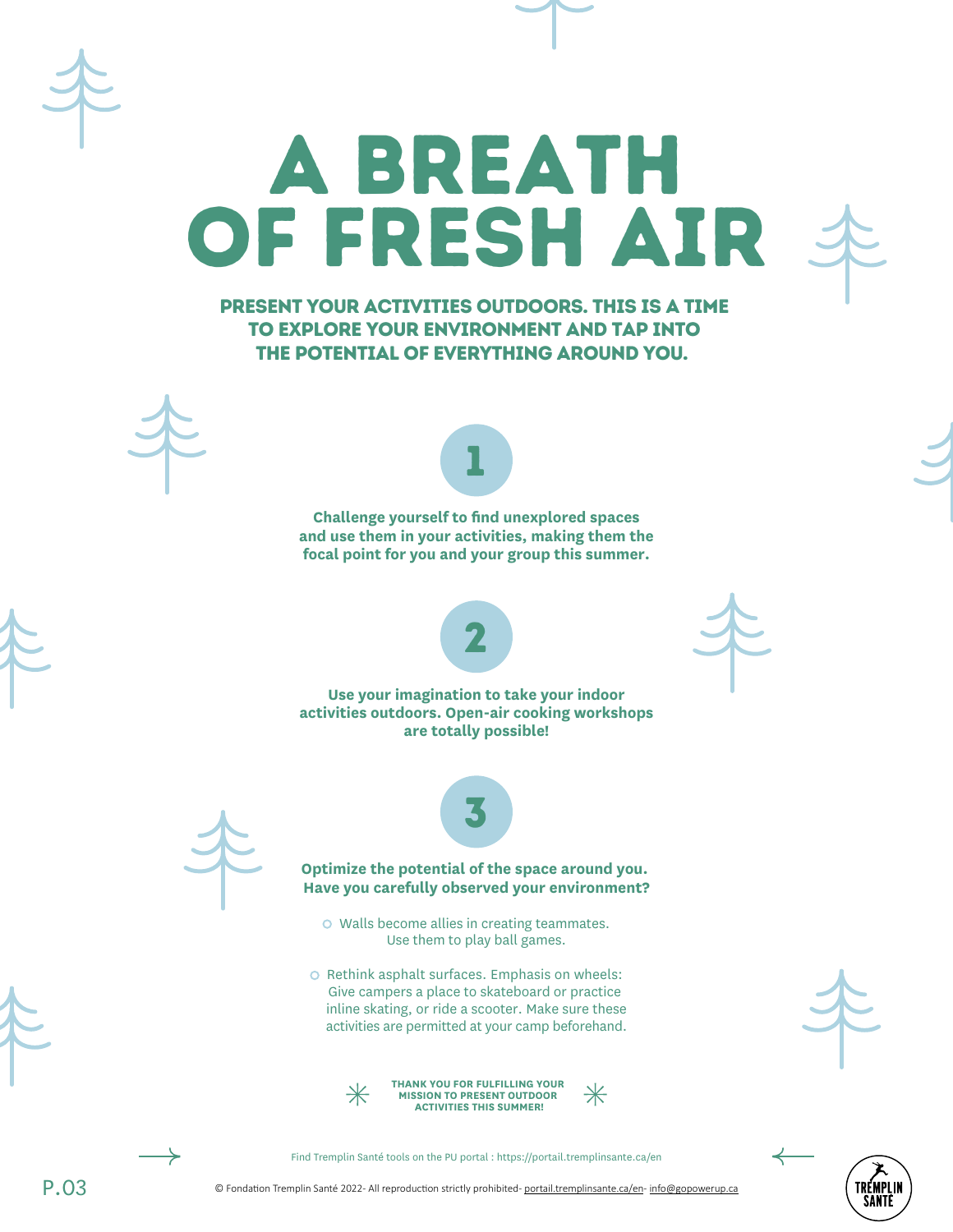In order to avoid physical contact, favour activities that require little or no material, or material that can be used individually.

IN INDIVIDUAL

MODE

**1**<br>**Practice active movement by transforming your campers into secret agents whose mission is to avoid crossing paths with another group.** 

2 **Encourage your campers to explore a variety of sports and take up active individual challenges:**

#### **Skipping rope**

- Skip rope for as long as possible (time vs number of repetitions)
- 
- Invent a movement/special jump Practice the movements by rolling the rope forwards and backwards

#### **Trick shots**

- Pull off a challenging movement using your favourite ball
- Perform an unusual figure (acrobatics)

#### **Games using elastics** (https://bit.ly/3dpOIPD)

Create dance movements: Move to the sound of music! Use this opportunity to create TikTok-style videos with your group.Slackline, hula hoop, athleticism, gymnastics, circus, hopscotch, etc.



Want ideas for variations? Check out the **skipping rope**, **Nawatobi**, **Ready set go**, **Cascade** and **Slackline** activities.

**Present an individual challenge with collective results.** 

ex. Travel together: Count the number of kilometres each camper covers at camp this summer in an effort to venture as far as possible. Why not circle the globe?

#### **Use pool noodles to reinvent games and avoid contact between campers.**

4

ex. When playing tag, only the noodles can enter into contact, as contact between the campers should be avoided.

#### 5 **Create a garden in which each camper has a plot.**

If you don't have enough space, think about using shoots.

Refer to the **I have a green thumb activity,** and you'll see that it's easy! https://portail.tremplinsante.ca/boutique/jai-le-pousse-vert/

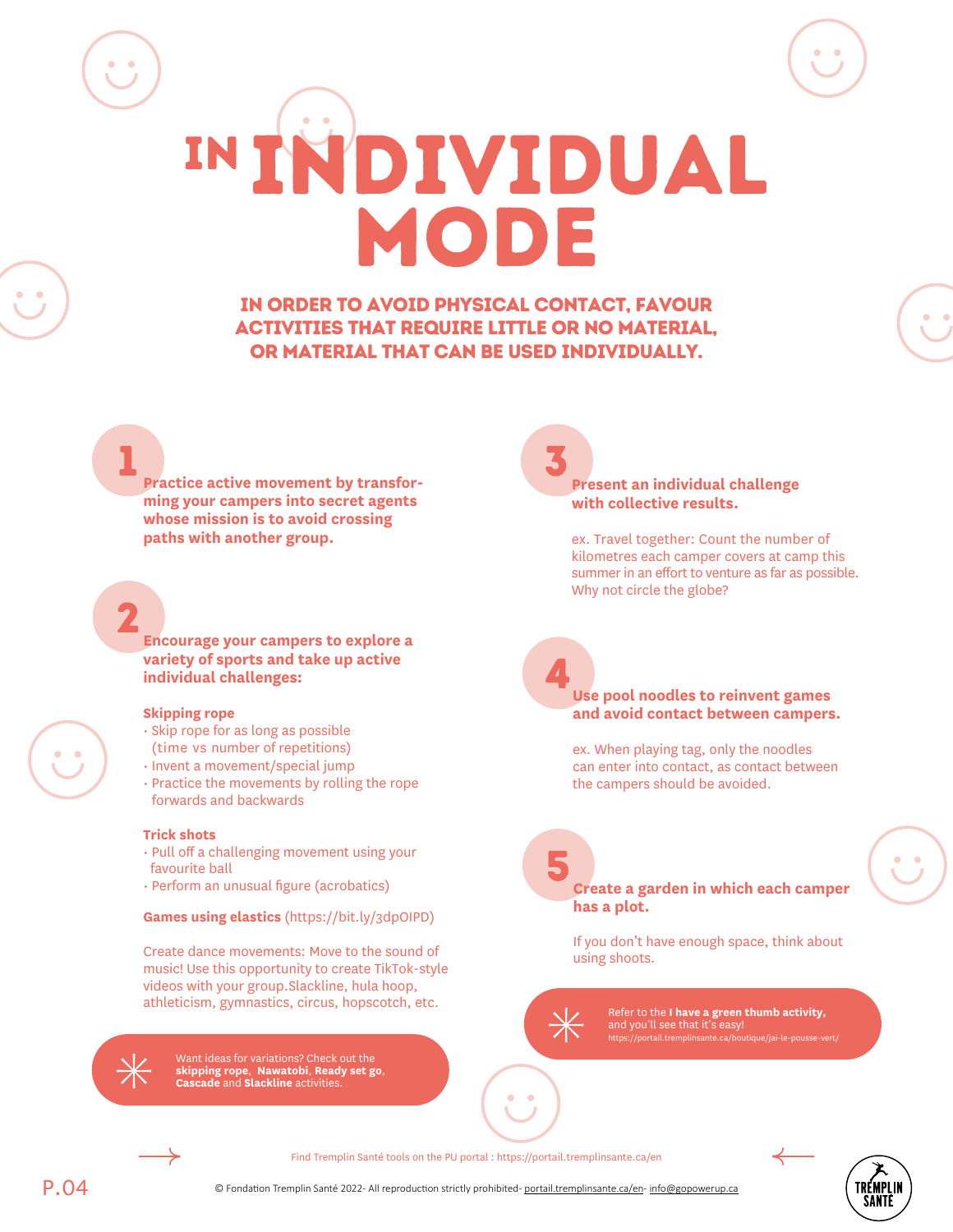IN Individual MODE

In order to avoid physical contact, favour activities that require little or no material, or material that can be used individually.

7

#### 6 **Hold contact-free relay races with several variations:**

 $\bullet$ 

Set up stations to practice basic motor skills and create a course that calls for a combination of skills, including running, skipping, jumping, crawling, balancing, etc.

For pro tips, please see the **Champions for life activity:** https://portail.tremplinsante.ca/boutique/activites-champions-pour-la-vie/

Integrate healthy eating notions into the courses. For example, place food cartons in different locations along the course and ask the campers to memorize them for purposes of creating a recipe at the end of the activity. You can also organize a slalom between water bottles placed on the ground. Better yet, this lets the campers keep their water bottles close at hand! Do these activities interest you?



Read the **Think & Run duathlon** and **The rapids game sheets** https://portail.tremplinsante.ca/boutique/duathlon-pieds-et-meninges/ https://portail.tremplinsante.ca/boutique/defi-tchin-tchin-les-rapides/

**Focus on individual tasks in cooking workshops.**

Provide individual spaces as well as foods and materials for each camper.

Pssst! To help you along, look through the **What's your Recipe guide.** https://portail.tremplinsante.ca/boutique/guide-quelle-est-ta-recette/



For added inspiration, use the **Virtual chef activity** https://portail.tremplinsante.ca/boutique/cuisinier-virtuel



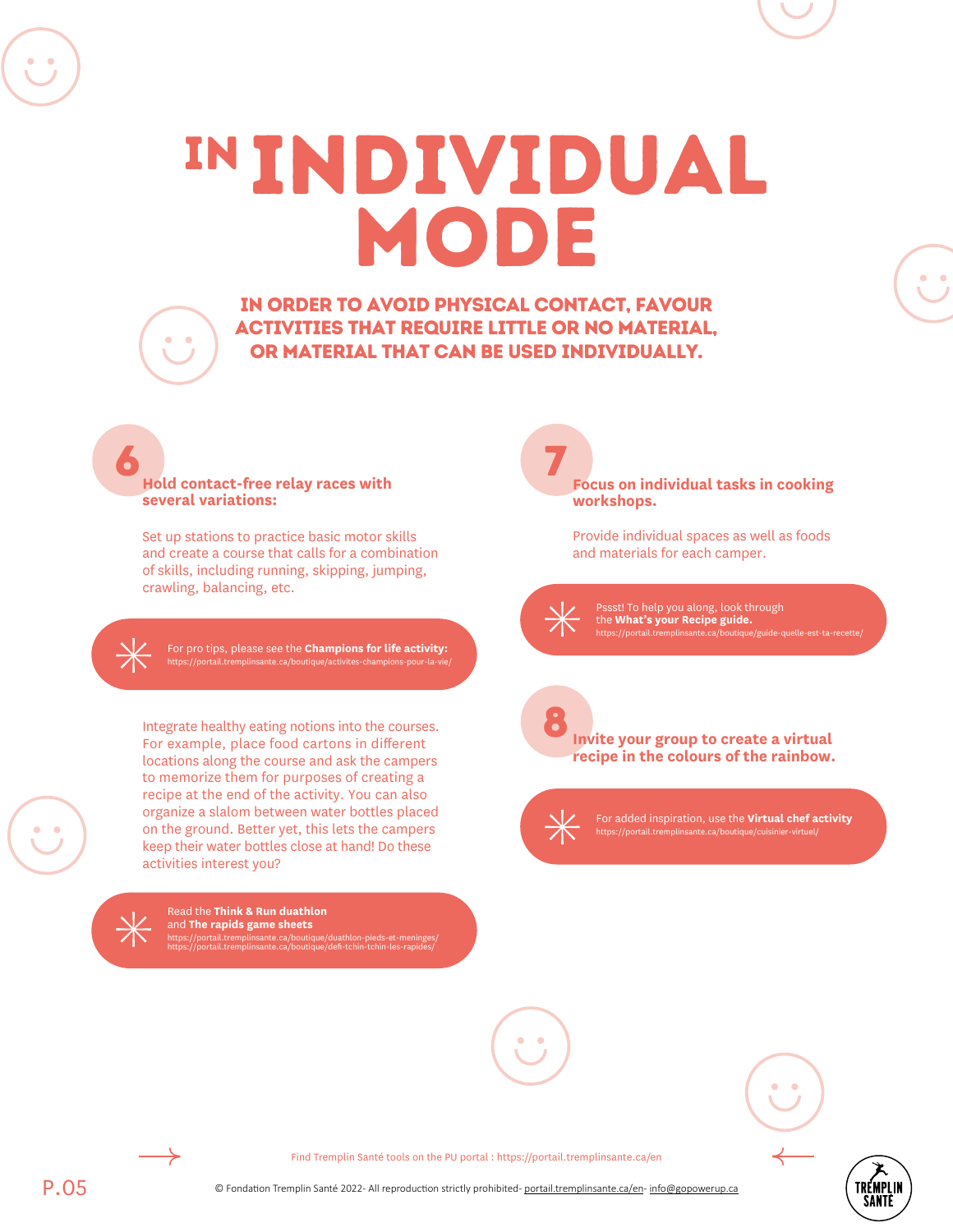# IN Individual mode

In order to avoid physical contact, favour activities that require little or no material, or material that can be used individually.

**Together with your campers, explore the foods using all five senses.**

9

 $\bullet$ 

10

**creativity.**

Think of preparing individual portions in advance or collecting the food items directly from the garden.

Discover the **Mystery foods game** and the **Tasting expert activity** to help you present this activity https://portail.tremplinsante.ca/boutique/aliments-mystere/ https://portail.tremplinsante.ca/boutique/expert-degustateur/

**Invite the campers to explore their** 

Ask them to come up with sketches featuring

12 **Favour non-food rewards and avoid material rewards.** 

> Have the campers vote on an activity that you can integrate into your programming.

For further ideas, please see the tool entitled **Rewards that make a difference.** https://portail.tremplinsante.ca/boutique/defi-sa

| × |  |
|---|--|
|   |  |

**THANK YOU FOR FULFILLING YOUR MISSION TO PRESENT OUTDOOR ACTIVITIES THIS SUMMER!**

11 **Integrate guessing games, charades and mimes to spark the campers' interest and foster the acquisition of new knowledge.**

funny and fun-filled recipes.

**The Energy quiz activity** can help you make your healthy eating activities that much more dynamic. https://portail.tremplinsante.ca/boutique/defi-sante-quiz-vitamine/



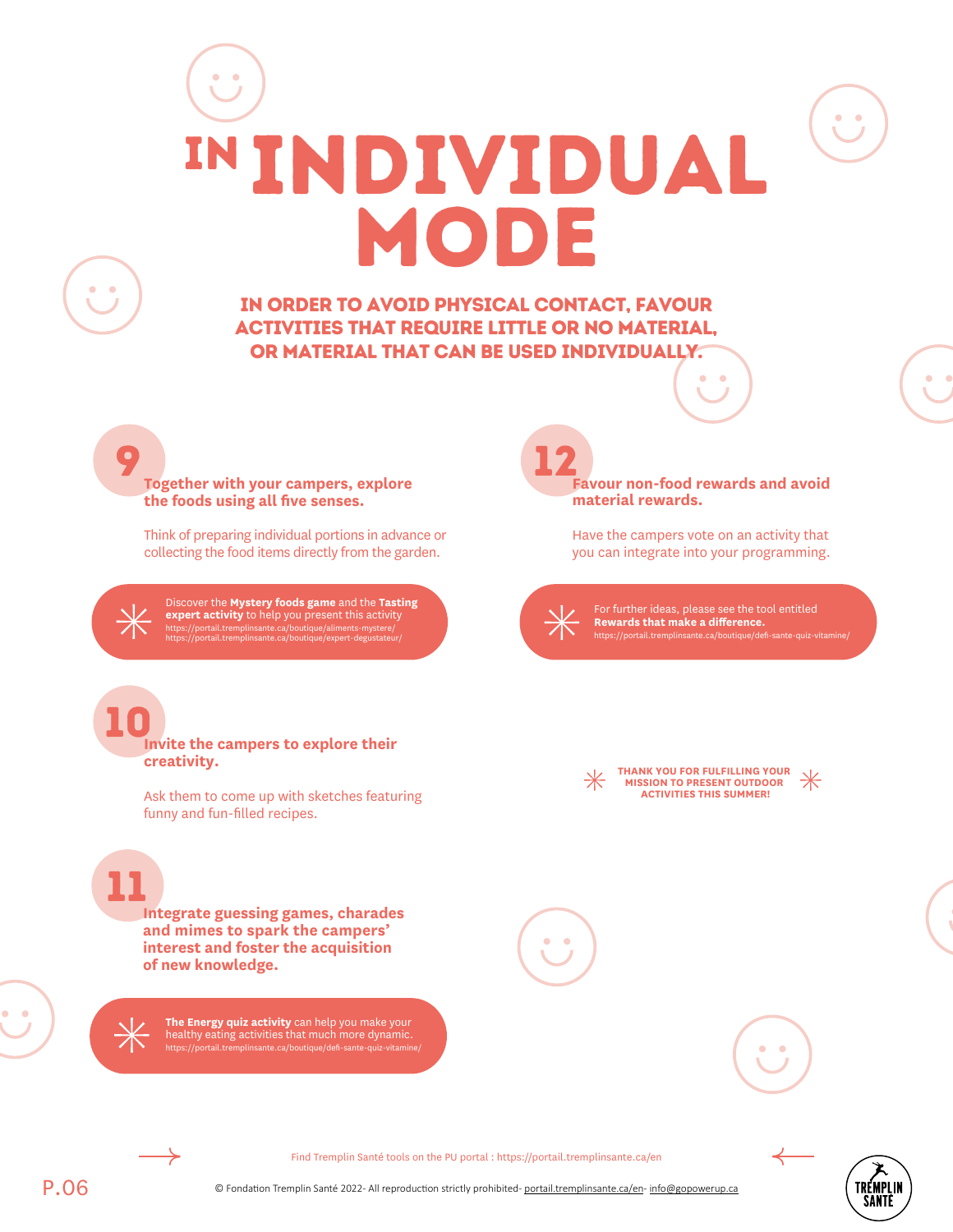$\bullet$ Wash-a-thon

Ō

#### Make hand-washing fun and instructive.

1 **Choose a hand-washing theme song for the summer (20 seconds).** 

2

 $\bullet$ 

3

**With your campers, wear gloves and use paint instead of soap so as to learn where we forget to apply soap.**

**With the campers, create posters illustrating the steps involved in hand-washing.** 

Since the campers are involved, they will be motivated to become positive leaders and encourage others to wash their hands.

For inspiration, see the **Hand-washing is awesome activity.** https://portail.tremplinsante.ca/boutique/se-laver-les-mains-cest-gagnant/

4 **Perform a science experiment with your campers.**

> Fill a bag with water for each camper and add a pinch of pepper. Ask the campers to soak their hands in the water so they can see the pepper collect on their hands, in the same way that germs do.

Repeat the exercise, this time having the campers first soak their hands in soapy water, then in the pepper water. They will see that the pepper collects far less, since the soap repels it, as it does germs.

ö

**THANK YOU FOR FULFILLING YOUR MISSION TO PRESENT OUTDOOR ACTIVITIES THIS SUMMER!**

Ō

 $\bullet$ 

TRÉMPLIN

Find Tremplin Santé tools on the PU portal : https://portail.tremplinsante.ca/en

© Fondation Tremplin Santé 2022- All reproduction strictly prohibited- [portail.tremplinsante.ca/en](http://portail.tremplinsante.ca/en)- [info@gopowerup.ca](mailto:info%40gopowerup.ca?subject=)